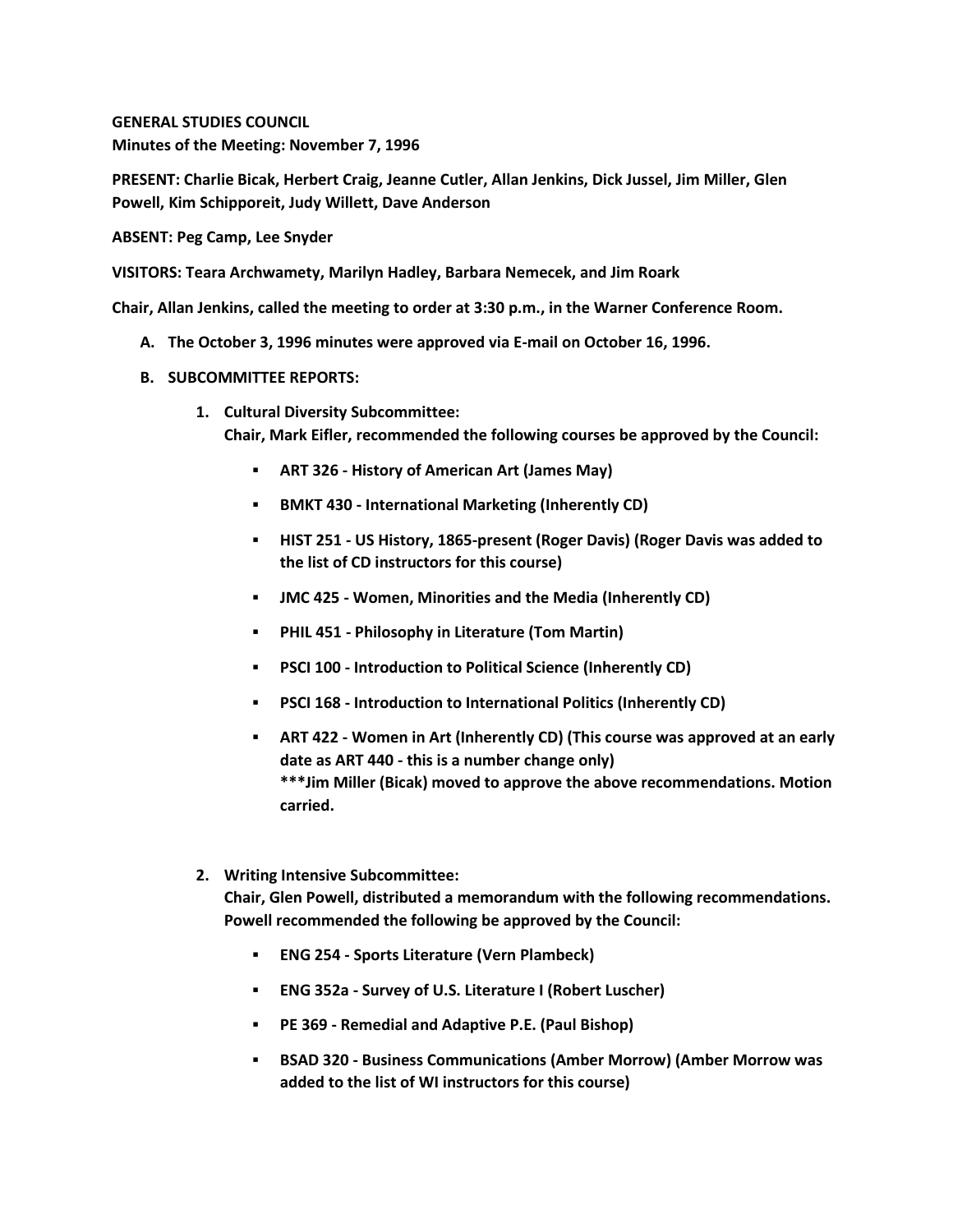**\*\*\*Mark Eifler (Miller) moved to approve the above recommendations. Motion carried.** 

**The following courses were submitted for approval several months ago, but were put on hold until additional information was submitted. These courses have since met the WI criteria and are ready for the Council to approve.**

- **HUM 220 - Introduction to Women's Studies (Carol Lilly)**
- **HIST 431 - Colonial America (James German)**
- **HIST 432 - Revolutionary America (James German)**
- **MUS 447 - Music History & Literature I (David Nabb)**
- **MUS 448 - Music History & Literature II (David Nabb)**

**\*\*\*Charlie Bicak (Powell) moved to approve the above recommendations. Motion carried.** 

- **PSY 493 - Readings (Wozniak, Briner, Benz, Miller, Rycek, Mosig, and Byrd)**
- **PSY 499 - Readings (Same as above)**

**\*\*\*Charlie Bicak (Eifler) moved to approve the above recommendations. Motion carried.**

**C.**

- **D. NEW BUSINESS:**
	- **1. Assessment Discussion (Marilyn Hadley): Allan Jenkins invited Marilyn Hadley, Teara Archwamety, and Glen Powell to discuss their knowledge of assessment with the Council. Handouts were distributed to the Council on assessment guidelines.**
	- **2. Science of Food - Proposed General Studies Course (Jim Roark): The Departments of Chemistry, Biology, and Family and Consumer Science would like to have FCSC 131 - The Science of Food, approved as a general studies course that integrates concepts from the disciplines of Chemistry, Biology, Food Science, and Nutrition.**

**After considerable discussion, Jim Roark suggested the Council approve this course for time offering to see how successful it is.**

**\*\*\*Mark Eifler (Powell) moved to delay a decision one month. Motion carried unanimously.**

- **3. Community College CD Transfer Guidelines (Kim Schipporeit): \*\*\*Glen Powell (Eifler) moved to approve a process for allowing CD courses to transfer to UNK. Jenkins and Schipporeit will work out the details. Motion carried.**
- **4. Creation of a Technical Advisory Committee (Allan Jenkins): Jenkins would like to create a technical advisory committee of various individuals across campus to review situations and answer specific questions from time to time. Jenkins will provide a list of names and a written description of what is expected of**